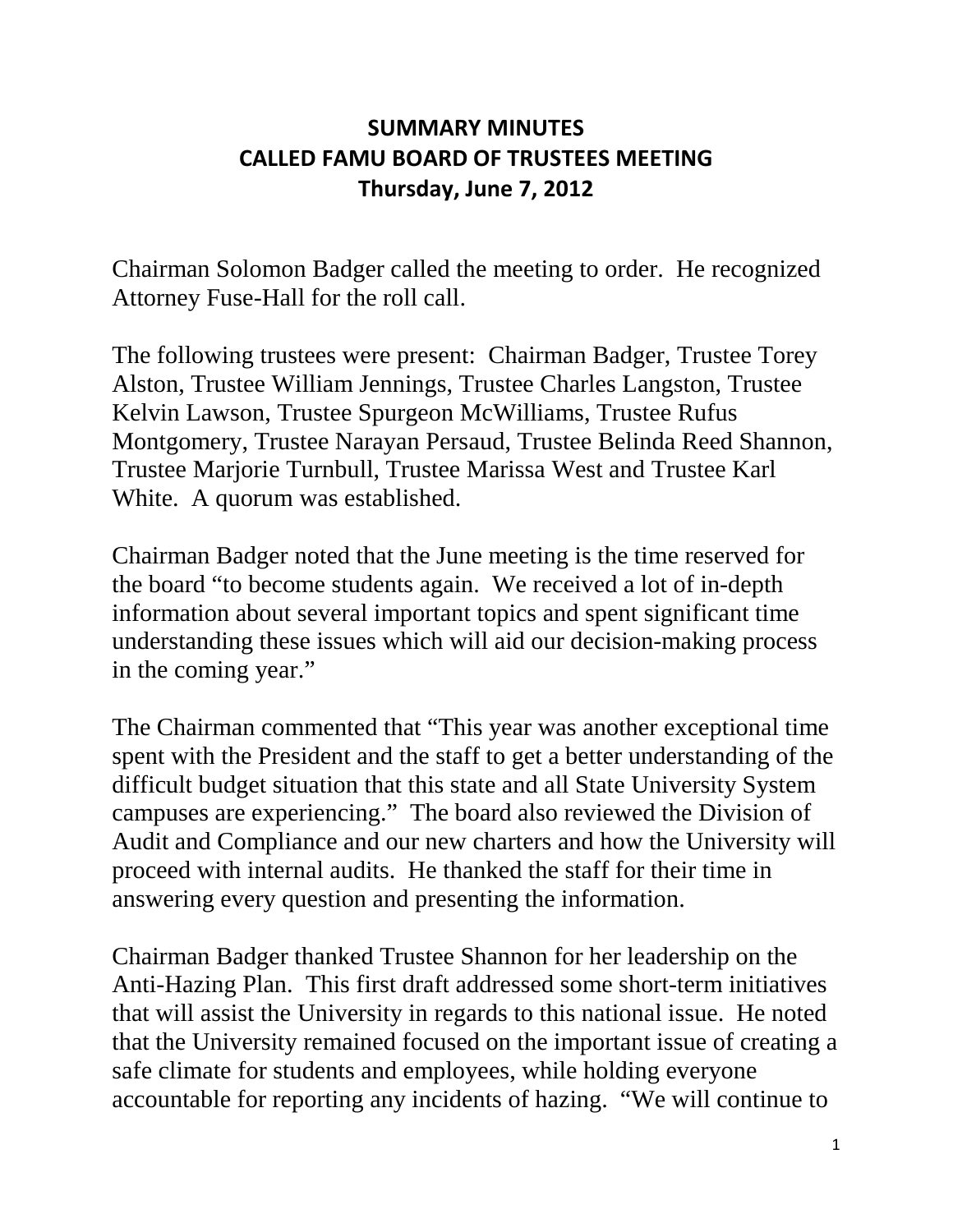work with the justice system as perpetrators are adjudicated and we will discipline our students and employees in accordance with our policies, rules and procedures."

Chairman Badger announced that the board would convene as a committee of the whole to transact important matters. He asked if the board members wanted to vote on the goals that were discussed at the retreat or "reflect upon these that we've discussed today and vote on these at the next meeting of the board.

Trustee Alston inquired if the consensus at the workshop was to review and have a meeting before July 1 for considering all goals at one time. He noted that a few things were still outstanding. The board agreed that this was the consensus.

Prior to the committee reports, Chairman Badger recognized Trustee Jennings for comments. Trustee Jennings noted that the University was at a precarious point in its history and that despite conversations with President Ammons, "he had no confidence" in his leadership at this time. Chairman Badger thanked Trustee Jennings for his comments; however, before he could pass the gavel for the first committee report, Trustee Persaud was recognized for an inquiry to Trustee Jennings.

Trustee Persaud inquired if Trustee Jennings' comment was a motion. Trustee Jennings then moved that the board take a vote of "no confidence" in President Ammons. Trustee Persaud seconded the motion. Several trustees commented on their lack of confidence in President Ammons.

President Ammons requested a recess to speak with Chairman Badger and Vice Chairman McWilliams, separately and respectively. The Board stood at ease to permit this short break, pending the vote on the motion.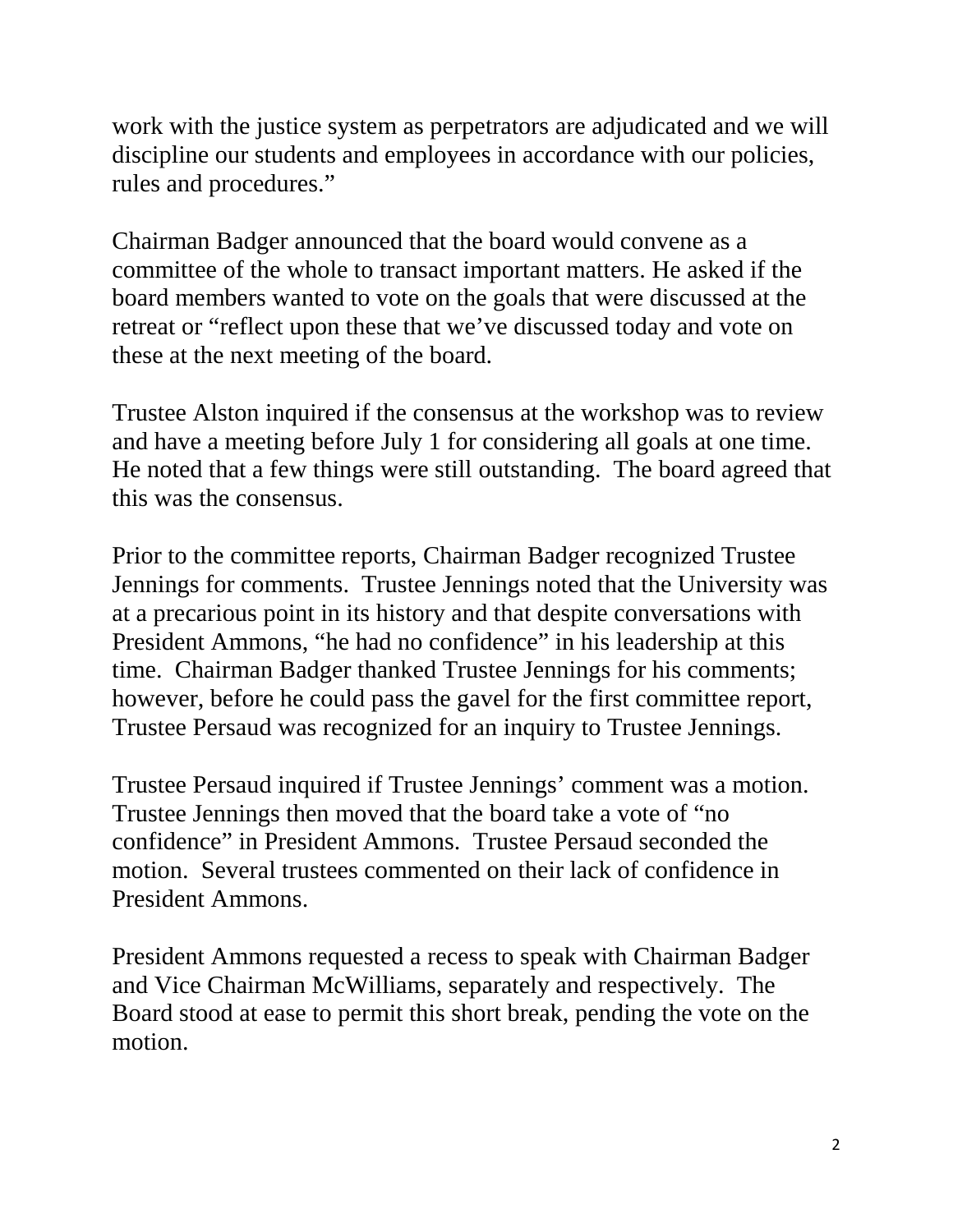Following a short break, the chairman restated the motion for a "no confidence" vote in President Ammons. The roll call vote was:

|                      | <b>FOR</b> | <b>AGAINST</b> |
|----------------------|------------|----------------|
| Alston, Torey        | X          |                |
| Badger, Solomon      |            | X              |
| Jennings, William    | X          |                |
| Langston, Charles    | X          |                |
| Lawson, Kelvin       |            | X              |
| McWilliams, Spurgeon |            | X              |
| Montgomery, Rufus    | X          |                |
| Persaud, Narayan     | X          |                |
| Shannon, Belinda     | X          |                |
| Turnbull, Marjorie   |            | X              |
| West, Marissa        | X          |                |
| White, Karl          | X          |                |
| The motion carried.  |            |                |

Chairman Badger recognized President Ammons for a comment. Dr. Ammons noted that he heard the comments of the board members and he pledged his efforts to address the mentioned concerns and to improve communications with the board members.

He recognized President Ammons who introduced the new Dean of the College of Pharmacy and Pharmaceutical Studies, Dr. Michael Thompson. He noted that Dr. Thompson had worked with the College since 1981 and is a "well-published researcher, a seasoned administrator, an education who has secured nearly \$2 million in research."

Next the president reminded the board about the campus initiative regarding anti-hazing and the \$50,000 devoted to conducting research on that topic. He introduced the two FAMU faculty members, who will conduct research in that area. Dr. Jermaine T. Robertson's research project is entitled, "Exploring Social, Psychological, and Cultural Factors Impacting Hazing Participation among African-American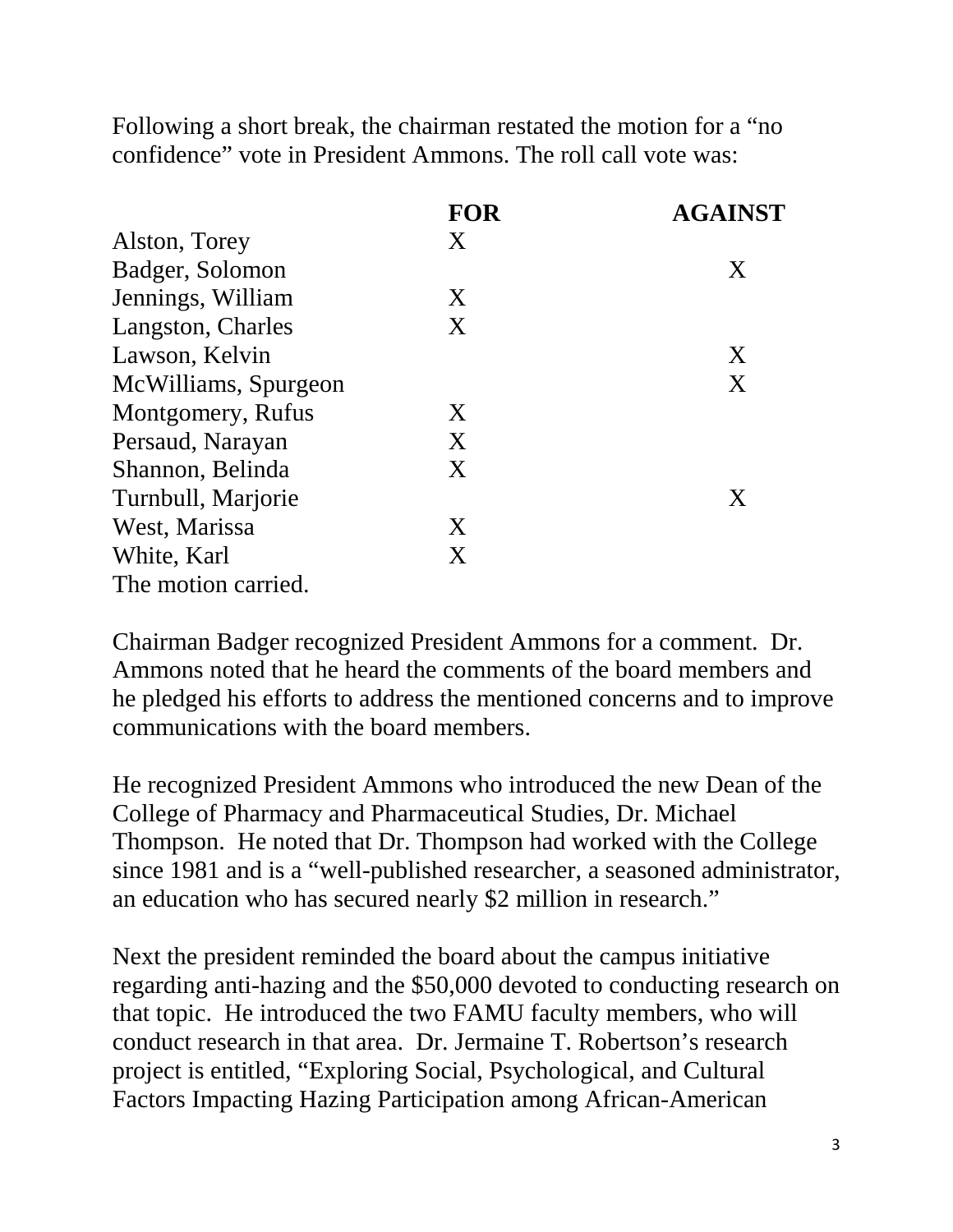College Students." Dr. Deanna Burney's research project is entitled, "Psychosocial Risk Assessment and Determinate Model for Hazing Elimination."

Chairman Badger recognized President Ammons for the approval of the hire of the Vice President for Audit and Compliance. The president outlined the search process and noted that in accordance with the charter of the Division of Audit and Compliance, the Vice President reports functionally to the chair of the Board of Trustees and the chair of the Audit Committee and reports operationally to the president. The Audit Committee met on May 24, 2012, and approved their support of the candidate. The president recommended Mr. Richard "Rick" Givens, who has served as the Interim Vice President for several months.

## **Trustee Alston moved that the board appoint Richard Givens as the Vice President of Audit and Compliance. Trustee West seconded the motion and it carried.**

Given the retreat workshops and the goal setting exercise, "I will ask each committee chair to carry their action items. I will pass the gavel to each chair to conduct their items.

# **AUDIT COMMITTEE**

Since Trustee White had to leave early, Chairman Badger called upon Trustee Alston to present the Audit Committee report. Trustee Alston noted that a recommendation from the report by Sniffen & Spellman was to revise the charter for the Audit Committee. A revised Audit Committee Charter was reviewed during the Board of Trustees Workshop. The audit committee charter was revised to better align with the Institute of Internal Auditors model charter and with best practices.

**Trustee Alston moved that the board approve the revised charter for the audit committee. Trustee Jennings seconded the motion and it carried.**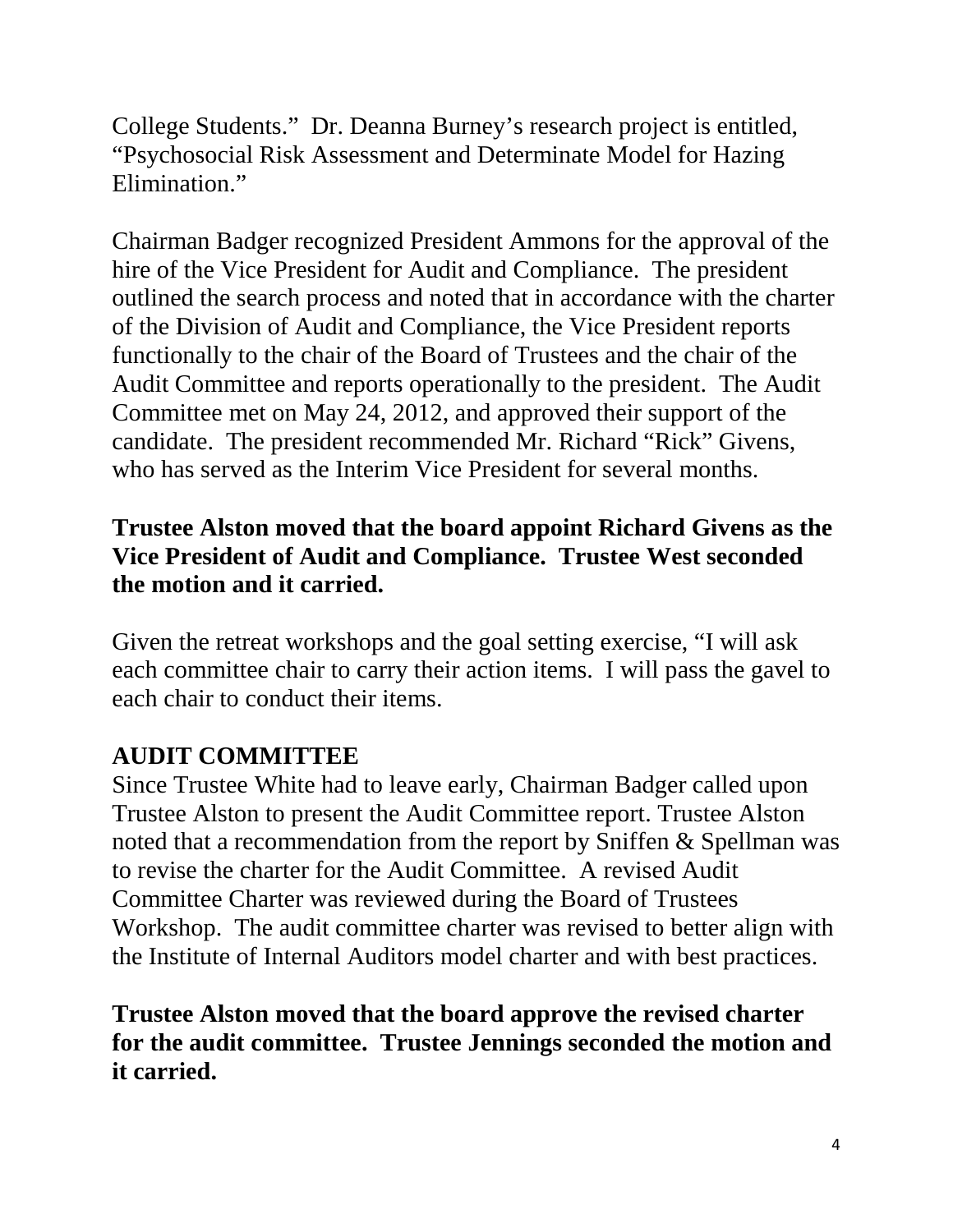Finally, Trustee Alston noted that during the Board of Trustees Workshop, the board members reviewed the proposed 2012-13 Work Plan for the Division of Audit and Compliance. The work plan identified areas to be reviewed and projected the amount of time that will be allocated to various Audit and Compliance functions.

### **Trustee Alston moved that the board approve the 2012-13 Work Plan for the Division of Audit and Compliance. Trustee Montgomery seconded the motion and it carried.**

## **BUDGET AND FINANCE**

Chairman Badger recognized Trustee Rufus Montgomery for the report of the Budget and Finance Committee. He commented on the significant information the board members received regarding the legislative budget allocation, the University's revenue streams, and its expenditures.

Trustee Montgomery asked Vice President Teresa Hardee to present the information regarding the contract with Siemens for upgrading the telephone system**.** 

Dr. Hardee noted that currently 85% of the offices on campus are using the Centrex phone system. The technology is old and very costly, at an annual cost estimated to be \$924,000. She noted that FAMU's Office of Enterprise Information Technology, the Office of Telecommunications, and the Office of Procurement Services recommended that the University contract with Siemens to upgrade the telephone system using the Voice over IP (VoIP) Solution.

After reviewing other VoIP solutions on the state contract list (i.e. Embarq, iCore, and Siemens), the Siemens' solution was more comprehensive and "not only contained the best pricing structure; but, offered a wealth of additional features for performance management." The Siemens contract will cost about \$625,000 annually. This equates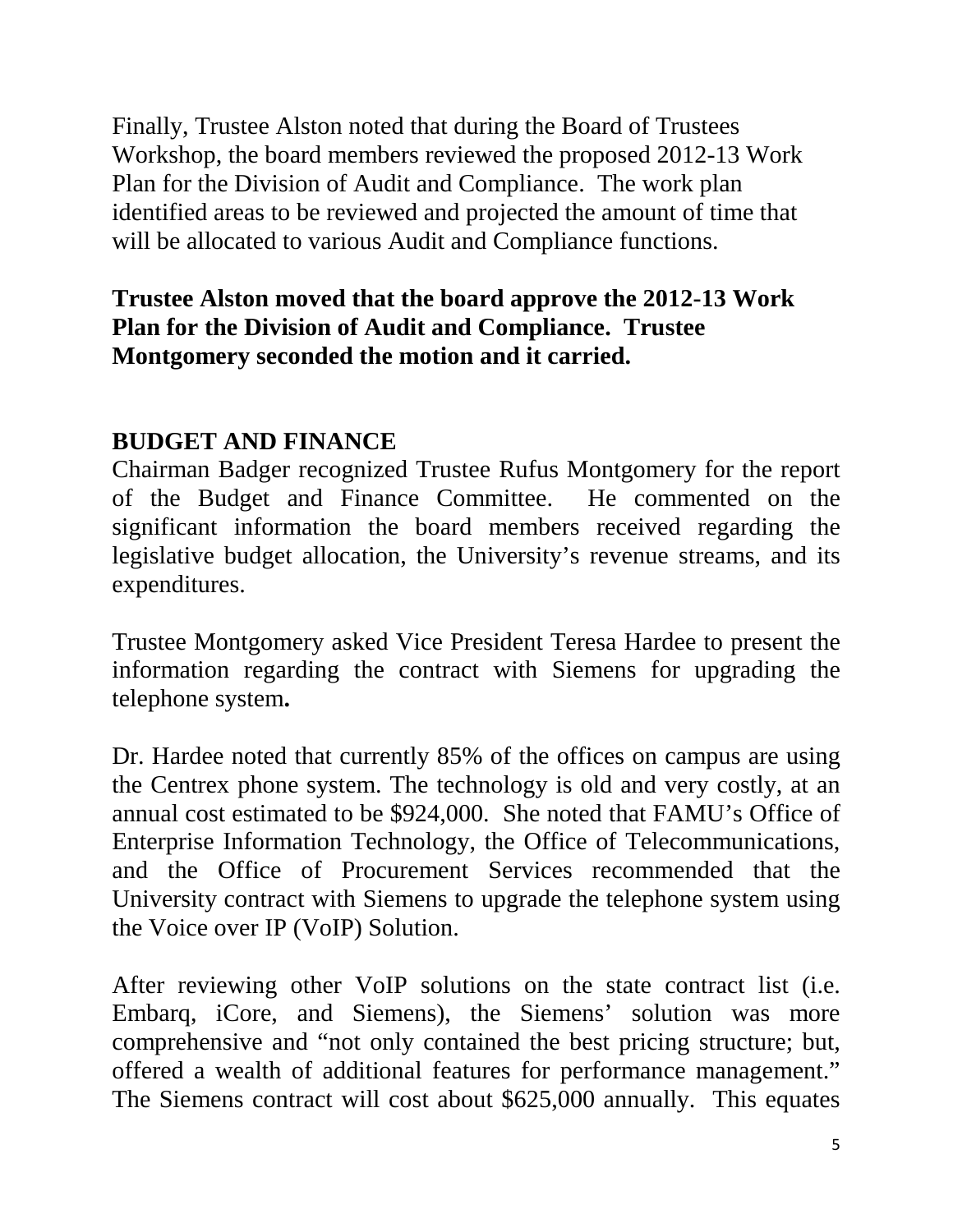to an estimated annual savings of \$299,000 or \$1,492,005 over five (5) years. Additionally VoIP will improve intangible customer service and increase the communication technology throughout the campus. The agreement is a five (5) year lease with a \$1 buy-out at the end of the 5th year. The estimated amount for the five (5) year agreement is \$3,125,000.

## **Trustee Montgomery moved that the board authorize the president to execute a contract with Siemens to upgrade the Telephone System. The motion was properly seconded and it carried.**

Trustee Montgomery noted that the next action items are the approval of the following: the Public Notice of Intent to Amend Regulation 3.017 – the *Schedule of Tuition and Fees* and the preliminary operating budget for FY 2012-13. These items will be presented together because they have a direct impact on the University's operating budget for the next fiscal year. He asked Vice President Hardee to present this information.

First, the vice president provided a quick review of the budget process. The Division of Administrative and Financial Services developed a budget with the respective schools, departments and units based on internal vision/goal setting. Afterward the respective vice presidents scheduled a budget hearing with the President and the CFO. Then a preliminary budget is submitted to the trustees. The request from the trustees is to approve a preliminary budget and/or establish agreed upon goals for the University to obtain. Then the Board of Governors approves/disapproves the tuition differential and the University will then establish a final budget.

The Division and the University Budget and Planning Council will review the final budget, the agreed upon goals and discuss how to best meet these goals. Resource requests should be based on the priorities of the Board of Trustees and the President. The University must then decide how to re-direct staff, re-align budgets, and restructuring. She noted that, "Requests from the division does not and should not always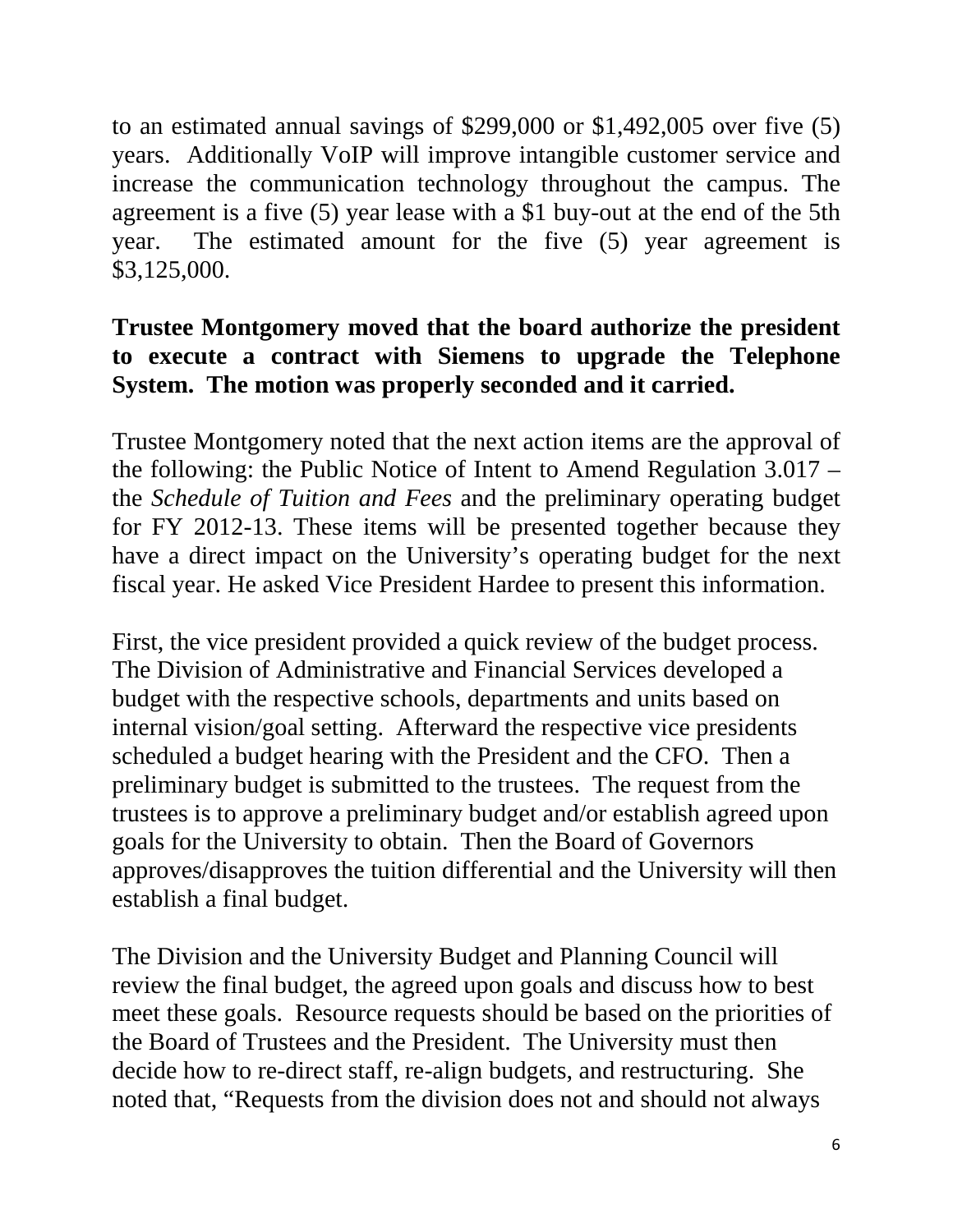be generated from new dollars. Restructuring and re-designing can and should be an option."

Next, Vice President Hardee presented the preliminary budget for FY 2012-13 and then the recommendations for tuition and fee increases that were outlined in the proposed amendments to Regulation 3.017, copies of which were distributed to each board member. She noted that the proposed tuition and fee increases were incorporated in the Education & General (E&G) preliminary operating budget.

Pursuant to Section 1011.40 (2), Florida Statute, "each university board of trustees shall adopt an operating budget for the operation of the university as prescribed by law and rules of the BOG". Vice President Hardee said that the University also is required to maintain a 5% unencumbered balance in the Education and General fund. If at any time the unencumbered balance goes below 5%, the president shall provide written notification to the Board of Governors.

Further, Vice President Hardee noted that Section 1009.24 (16), Florida Statutes, authorizes each Board of Trustees to establish a tuition differential for undergraduate courses. The sum of the tuition and tuition differential may not be increased by more than 15% of the total charged for the aggregate sum of these fees in the preceding year.

The legislature included the following tuition and fee assumptions in their budget recommendations:

- o No base tuition increase is recommended for undergraduates.
- o Universities will receive approval from their Boards of Trustees for a 15% tuition differential increase.
- o Universities would implement an 8% increase for graduate and professional students.
- o Universities would implement an 8% out-of-state fee increase for non-resident students (across all levels).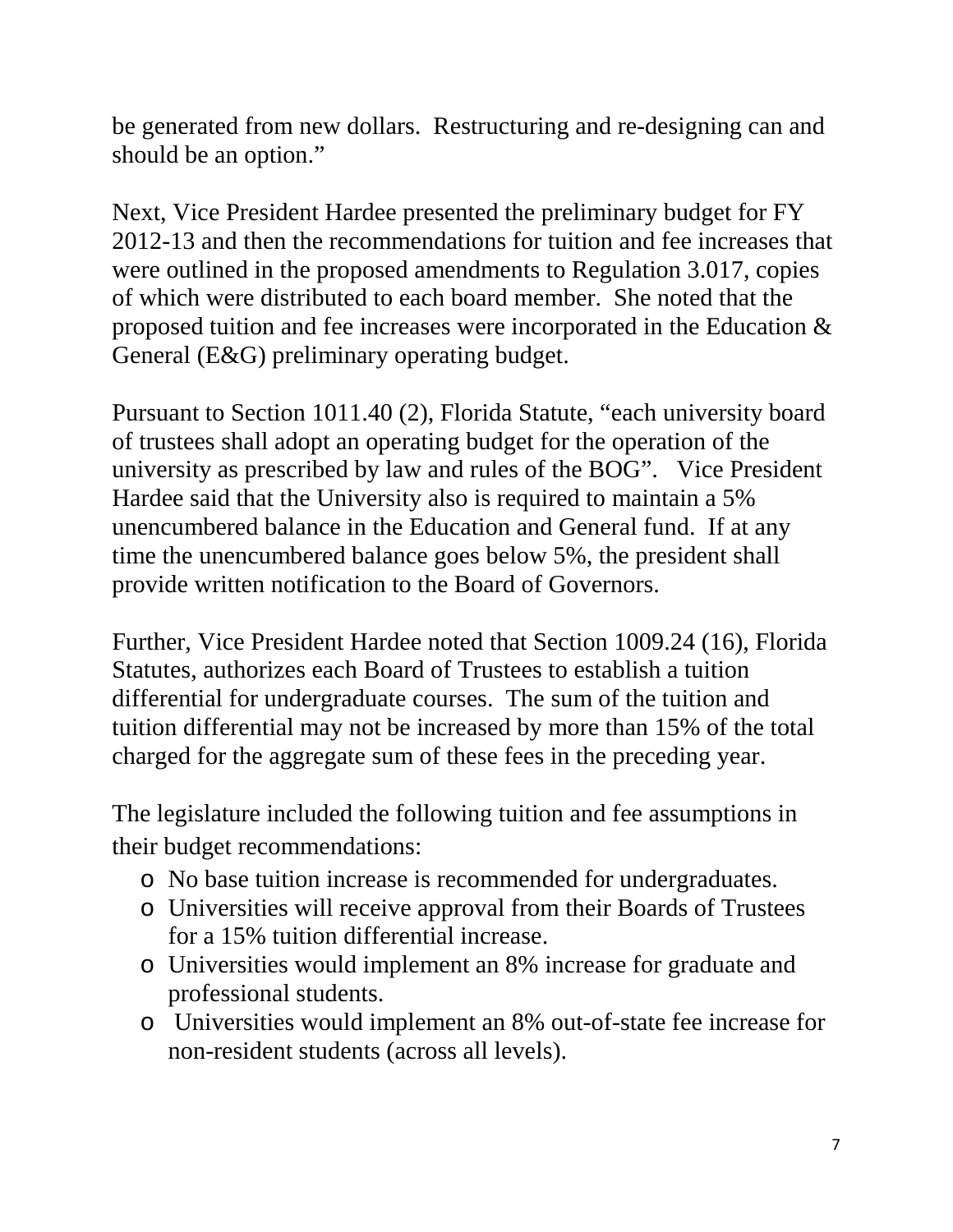Section 1009.24 (16), Florida Statues, authorizes each Board of Trustees to establish a tuition differential for undergraduate courses. The sum of the tuition and tuition differential may not be increased by more than 15% of the total charged for the aggregate sum of these fees in the preceding year.

The staff recommended that the tuition differential increase by 15%. Seventy (70%) percent of the revenues must be used to enhance undergraduate education (i.e. increasing course offerings, improving graduation rates, and decreasing student-faculty ratios) and thirty (30%) percent of the remaining revenue will generate approximately \$3 million which must be used for need-based financial aid. The Board of Governors will review the tuition differential proposals during their meeting on June 19-21, 2012.

Pursuant to section 1009.24 (4) (C), Florida Statutes, each Board of Trustees may establish tuition for graduate and professional programs, and non-resident tuition for all programs. It is recommended that the tuition for graduate and law matriculation increase by 15% for resident tuition.

The staff also recommended the following fee increases for graduate, professional, and law students:

- **Financial aid fee** 15% increase
- **Technology fee** 15% increase

There is a decrease in the Repeat Course Fee and the Repeat Course Preparatory Fee, primarily due to less state funding being expended in FY 2011-12, the decline in the number of remedial student credit hours from the prior year, and the decline in the cost per credit hour at the lower level for course such as English, Humanities as well as Math. The recommendation is:

- **Repeat Course Fee** from \$159.87 to \$120.24
- **Repeat Course Preparatory Fee** from \$185.42 to \$109.03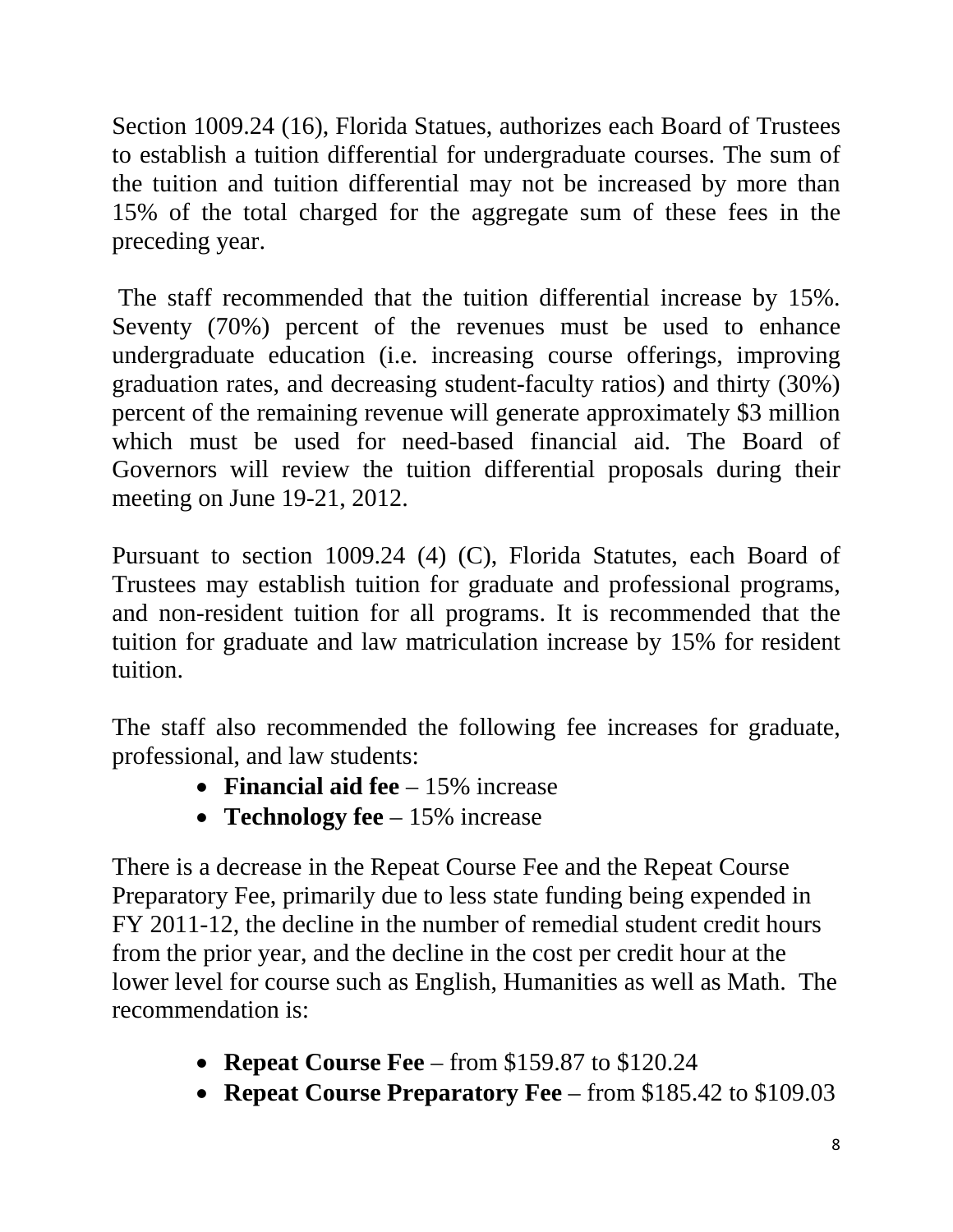The College of Law Bar Review Preparation Fee in the amount of \$2400, approved at the December 2011 FAMU Board of Trustees meeting, was approved by the Board of Governors at its March 2011 meeting. This fee is also included in the draft regulation.

Additionally, House Bill 5201 (Conforming Bill) allowed increases to the Capital Improvement Fee effective fall 2012. Universities were required to establish a fee committee to decide if a fee increase would be recommended and determine initial project recommendations.

The University established a Capital Improvement Fee committee pursuant to the legislation. The committee was comprised of the following members:

- Mr. Henry Kirby, Associate Vice President of Student Affairs & Dean of Students (Chair)
- Trustee Marissa West, President of SGA
- Mr. Vinod K. Sharma, Associate Vice President of Administrative & Financial Services
- Mr. Joseph Bakker, Interim Associate Vice President of Construction and Facilities Management
- Mr. Sam Houston, Director of Facilities Planning
- Mr. Michael Jefferson, Vice President of SGA
- Mr. Bernard Jackson, SGA Senate President

The committee met on May 21, 2012, to discuss the fee increases. The Board of Governors will review the tuition differential proposals during their meeting on June 19-21, 2012. Without a fee increase the Capital Improvement Fee would generate \$1.8 million. If the University implements a \$2.00 fee increase, this would generate \$6.1 million. After a lengthy discussion, the fee committee unanimously agreed to recommend that the Capital Improvement Fee be increased by \$2.00 from \$4.76 to \$6.76. The priority project is to build a Student Union.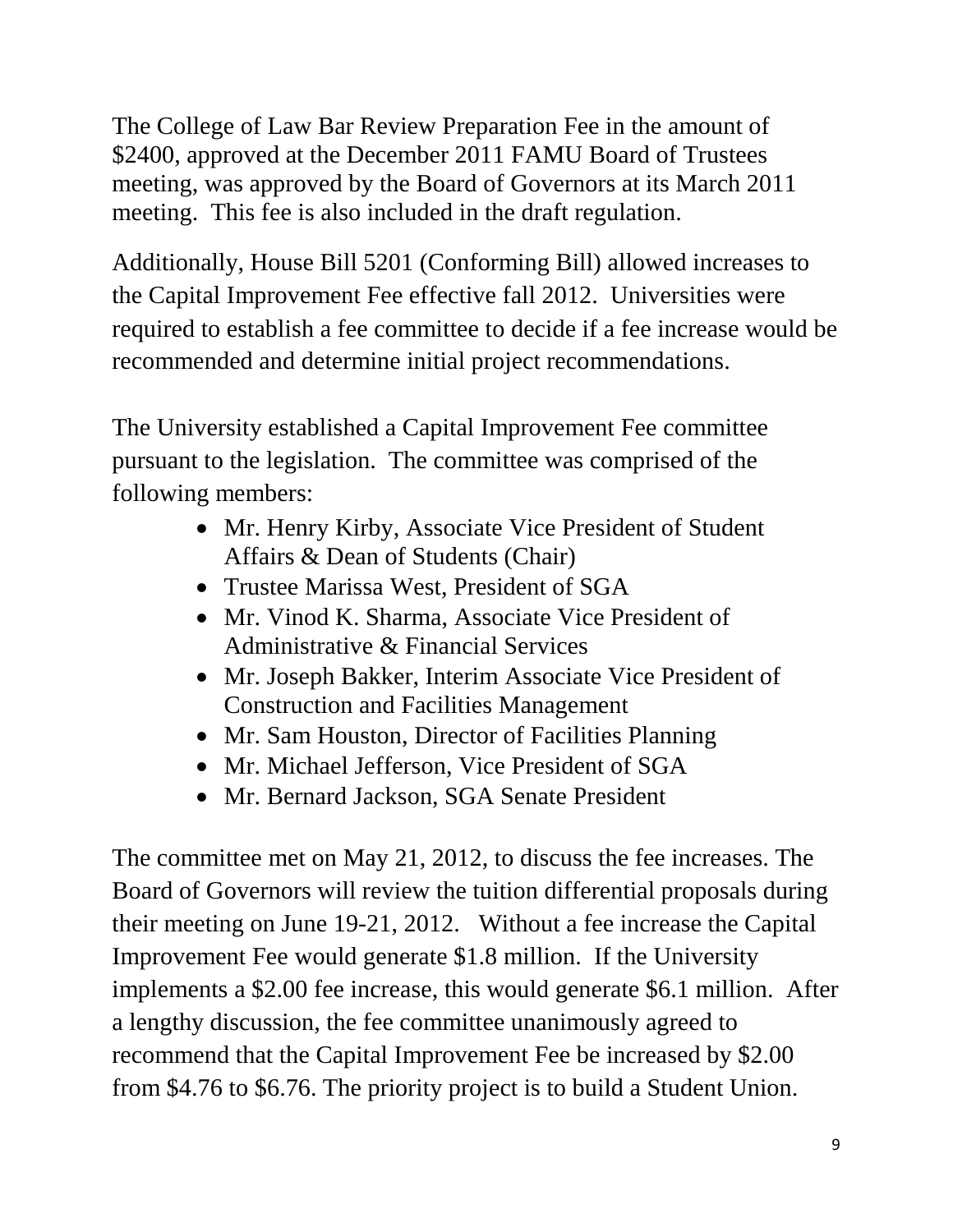The Board of Governors will review the Capital Improvement Fee increase proposals during their meeting on June 19-21, 2012.

Trustee Alston asked a rhetorical question "Does the quality of education increase by 8%? Does the quality of education increase by or 15%? What do students get in return by us making these increases? For the first time I think I mentioned student loan debt has exceeded credit card debt." Trustee Montgomery remarked that since students were involved, their input was gained. Trustee Turnbull noted that while you can't guarantee that the increase will improve the quality, the legislative action puts the board in the current position. Trustee West noted that the Capital Improvement fee increase was a way to help "us in a number of other projects as we move forward because we know that this fee is supplemented to fund the recreation center in the past and things that the student body relies heavily on."

**Trustee Montgomery moved the approval of the FY 2012-13 Preliminary Operating Budget as well as the notice and adoption of Regulation 3.017, after the expiration of the 30-day notice period, provided that there are no public comments, in accordance with the Florida Board of Governors' Regulation Development Procedure dated July 21, 2005. He reminded the members that the Board of Governors' approval is necessary before noticing the regulation. Trustee Persaud seconded the motion. The motion carried; however, Trustee Alston asked that his "no" vote be noted in the record.** 

Trustee Montgomery noted that the next action item is the approval of the five-year Capital Improvement Plan and the Fixed Capital Outlay Legislative Budget Request for FY 2013-14. Since Trustee McWilliams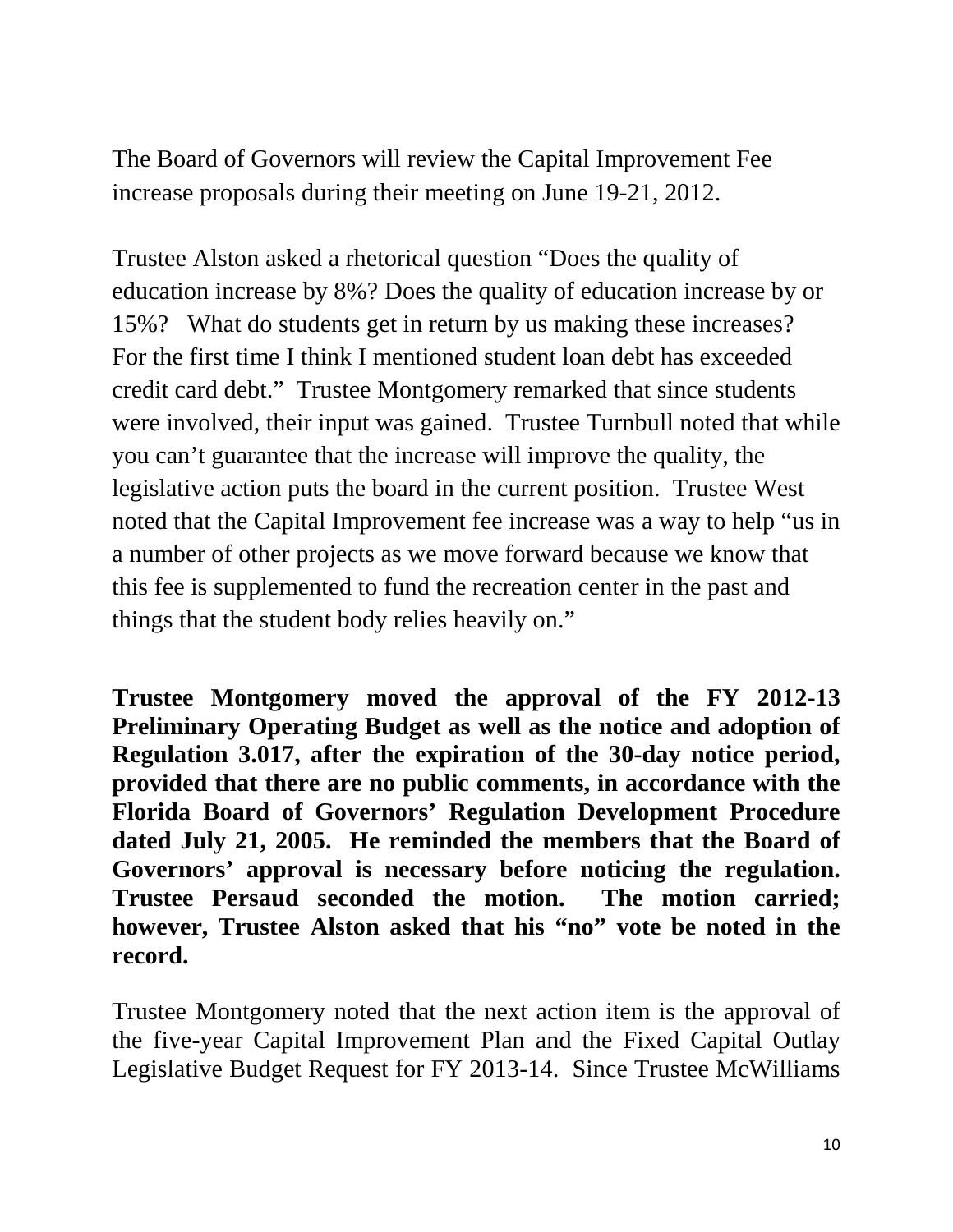chairs the committee, he yielded to Trustee McWilliams for that action item.

Trustee McWilliams asked Vice President Hardee and Attorney David Self to present the next item. They have been working on various options of financing facilities and facility related activities. Dr. Hardee noted that each university within the State University System of Florida must submit a Fixed Capital Outlay legislative budget request and an updated five-year Capital Improvement Plan annually to the Board of Governors.

She continued that an Educational Plant Survey was completed in March 2010, which is required by each University. This survey evaluated existing academic facilities and recommended future capital projects for the University. The legislative budget request for FY 2013-14 and the five-year Capital Improvement Plan are aligned with the 2010 Educational Plant Survey and the Master Plan. The staff recommended approval.

**Trustee McWilliams moved approval of the Five-Year Capital Improvement Plan (FY 2013-14 through FY 2017-18) and the FY 2013-14 fixed legislative budget request. Trustee Montgomery seconded the motion.**

Trustee Persaud asked "Dr. Hardee to include as one of my pet projects in there, which is a faculty building, in her—as one of the priorities. I would like to see faculty have a place to go."

Next, Attorney Self presented information regarding a conference on public-private partnerships that CFO Hardee and he attended. A comprehensive plan will be presented by the next board meeting.

Trustee Montgomery noted that the last action item is the approval of the DSO Operating Budget for FY 2012-13. Since Trustee Shannon chairs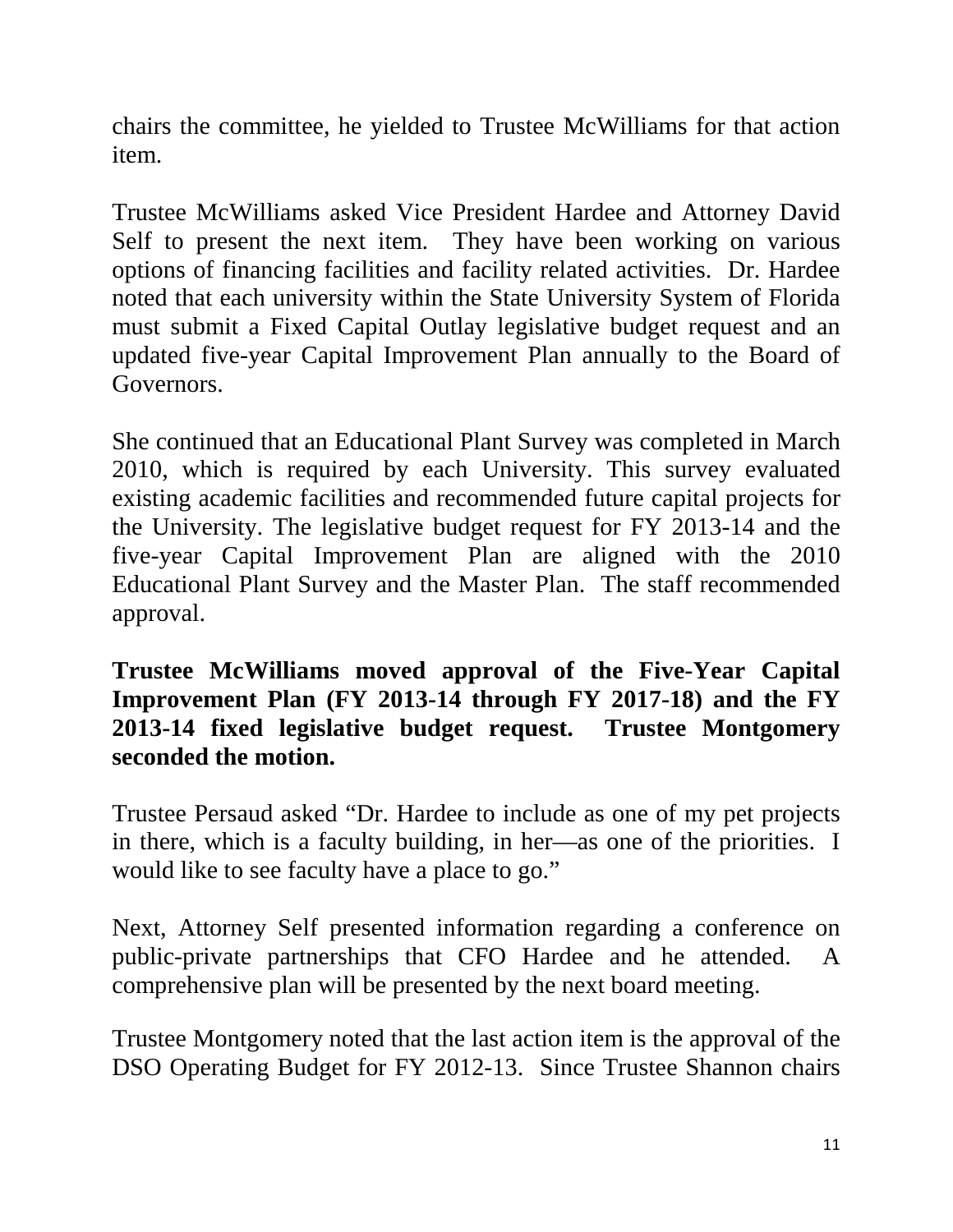that committee he yielded to Trustee Belinda Shannon to handle this matter.

Trustee Shannon asked Dr. Haynes, vice president for University Advancement, to present this information. Vice President Haynes noted that the FAMU Foundation Finance Committee approved a temporary change to the Foundation's administrative fee structure for fiscal year 2012-13 from one (1%) percent to two (2.5%) percent to meet the operating expenses of the Foundation. The board of directors approved the temporary change at its meeting on November 19, 2011. Following a meeting of the FAMU Board of Trustees Direct Support Organization Committee on February 8, 2012, additional information was gathered. He noted that the current administrative fee was supported by a fund balance, which "collectively made up the operating budget." After this fiscal year, he reported that the fund balance will be depleted and therefore an increase in the administrative fee is needed.

#### **Trustee Shannon moved that the board approve the DSO Operating Budget, which includes a request for an administrative fee increase from 1% to 2%. Trustee Alston seconded the motion.**

Trustee Langston asked Vice President Haynes if this will reduce the amount credited to endowments from 4.5% to 3%. He noted that this issue arose before. Further, he inquired if this increase will reduce the scholarship amounts provided to students. Dr. Haynes responded that there are accumulated earnings in those scholarships and will allow the foundation "to continue to pay out to the scholarships." Trustee Langston inquired that as we go forward in fundraising, asking people to endow scholarships, then the generated amounts from the endowments may be non-competitive with what other schools may offer.

Trustee Alston asked if the recommendation from the Board of Directors of the Foundation was 2.5%. Dr. Haynes acknowledged that it was; Trustee Alston inquired that in light of the budget discussions and the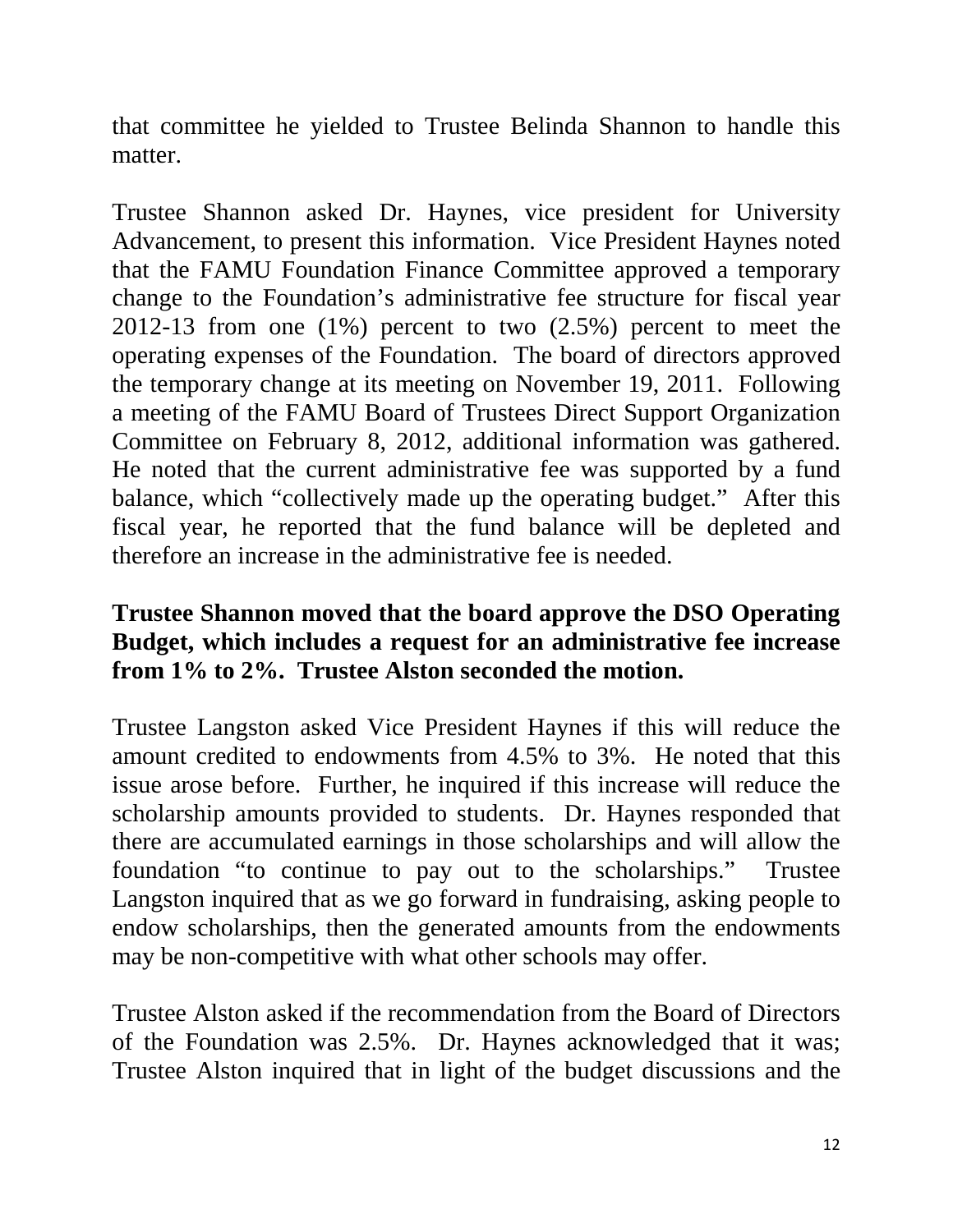positions to be added, "is the 2% doable?" Dr. Haynes responded, "yes."

Trustee Turnbull commented that this is a bigger discussion than "we're having here." All Foundations are struggling with this issue. "We've been paying out at a rate that is higher for us to sustain." She noted the importance of this action in order to conduct a "vigorous campaign." She noted that the Foundation has to address this and other expenditures. Trustee Persaud inquired what happens if the University falls short of its fundraising goal. Trustee Turnbull responded, "You don't fall short of the goal."

## **The motion carried; however, Trustee Langston voted "no" to the motion.**

# **ACADEMIC AFFAIRS**

Chairman Badger recognized Trustee Marjorie Turnbull for the report of the Academic Affairs Committee. She recognized Provost Robinson to discuss the naming of the restructured College of Arts and Sciences.

Provost Robinson informed the board that effective July 1, 2012, the College of Arts and Sciences will split into two separate colleges. This re-grouping will create a more cohesive educational community, as science and technology will be in one college and the other college will include the social sciences and the arts. This split of the College of Arts and Sciences is one of the most critical changes that will occur as a result of the University's Restructuring Plan.

The proposed *"College of Science and Technology"* will include the following departments:

- Chemistry
- Biology
- Computer information systems
- Mathematics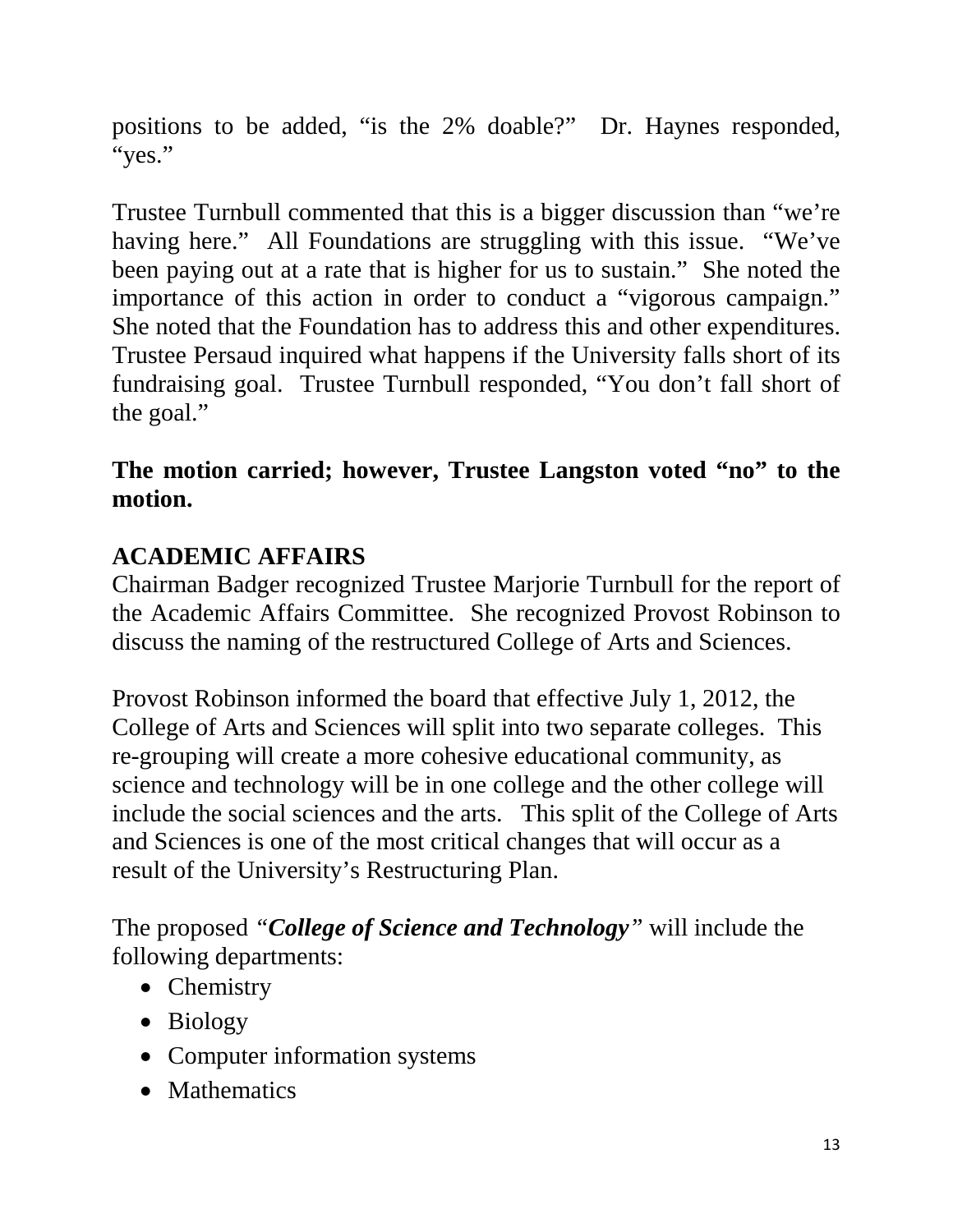• Physics

The proposed *"College of Social Sciences, Arts and Humanities"* will house the following departments:

- History/Political Science/geography/Afro-American Studies
- Music
- Psychology
- Social work
- Sociology/Criminal Justice
- Visual arts/Humanities/Theatre
- English (the Foreign Language department will be combined with the English department)

#### **Trustee Turnbull moved that the board approve the re-naming of the College of Arts and Sciences to the** *"College of Science and Technology" and the "College of Social Sciences, Arts and Humanities".* **Trustee Persaud seconded the motion and it carried.**

Trustee Turnbull asked the provost to present the information on the University's Work Plan. Provost Robinson noted that Board of Governors Regulation 2.002 requires the submission of university work plans to the Board of Governors. The University's Work Plan, which conforms to the required elements, metrics and format provided by the Board of Governors, identifies strategies, strengths and opportunities, proposes key initiatives for the next three years, includes data for key performance indicators, enrollment plan, and fiscal data and proposes new degree programs for the next three years. He discussed each item with the board in conjunction with a PowerPoint presentation.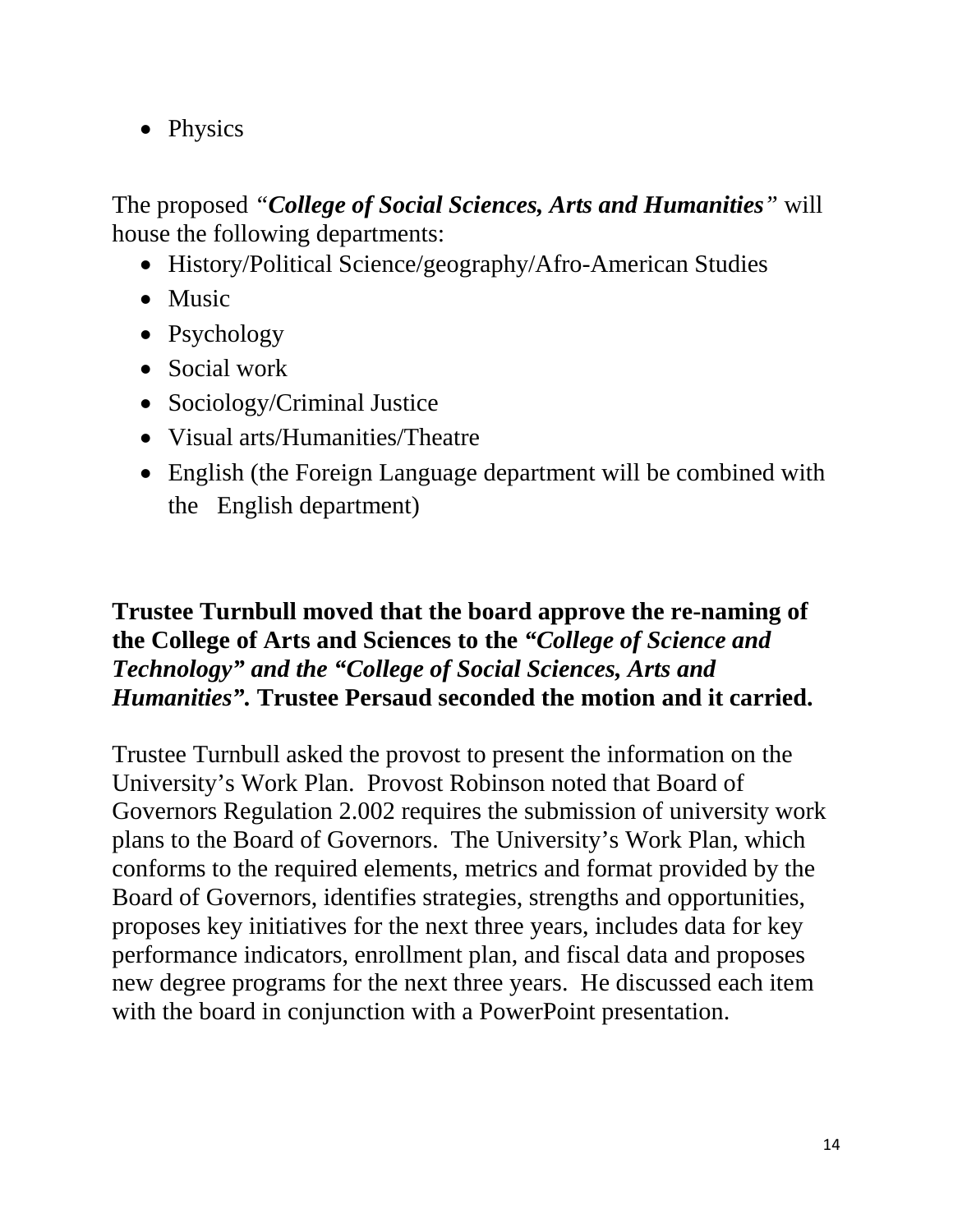## **Trustee Turnbull moved that the board approve the University's 2012-2013 Work Plans. Trustee Lawson seconded the motion and it carried.**

Next, Provost Robinson provided information regarding the proposed Bachelor of Science degree in pharmaceutical science. The provost noted that this program is on the list of new programs for exploration in the University's Strategic Plan, and would be offered by the College of Pharmacy and Pharmaceutical Sciences. It would be the first such program at an HBCU and in the State University System of Florida.

The BS in Pharmaceutical Sciences is designed to provide graduates with the knowledge and skills needed for employment in the pharmaceutical industry's research and development operations, where there is a shortage of appropriately trained graduates. The program would also prepare students to enter professional schools such as medicine and dentistry, or graduate school in programs such as the PhD in Pharmaceutical Sciences, fulfilling a major unmet need and answering the call by the National Institute of Health to increase underrepresented groups in biomedical research.

The College of Pharmacy and Pharmaceutical Sciences proposes to offer this 120 credit hour program with no new resources, thus increasing productivity. If approved, the College plans to implement the program in fall 2012.

Provost Robinson noted that Dr. Michael Thompson, who has been selected as the new dean of the College of Pharmacy and Pharmaceutical Sciences, and Dr. Seth Ablordeppey, interim dean of the College, are present today and ready to address any questions you may have regarding the proposed program.

Trustee Shannon inquired if there were specialized admission requirements to enter this program. Provost Robinson responded, "No, this is not a limited access program, like pharmacy itself." In response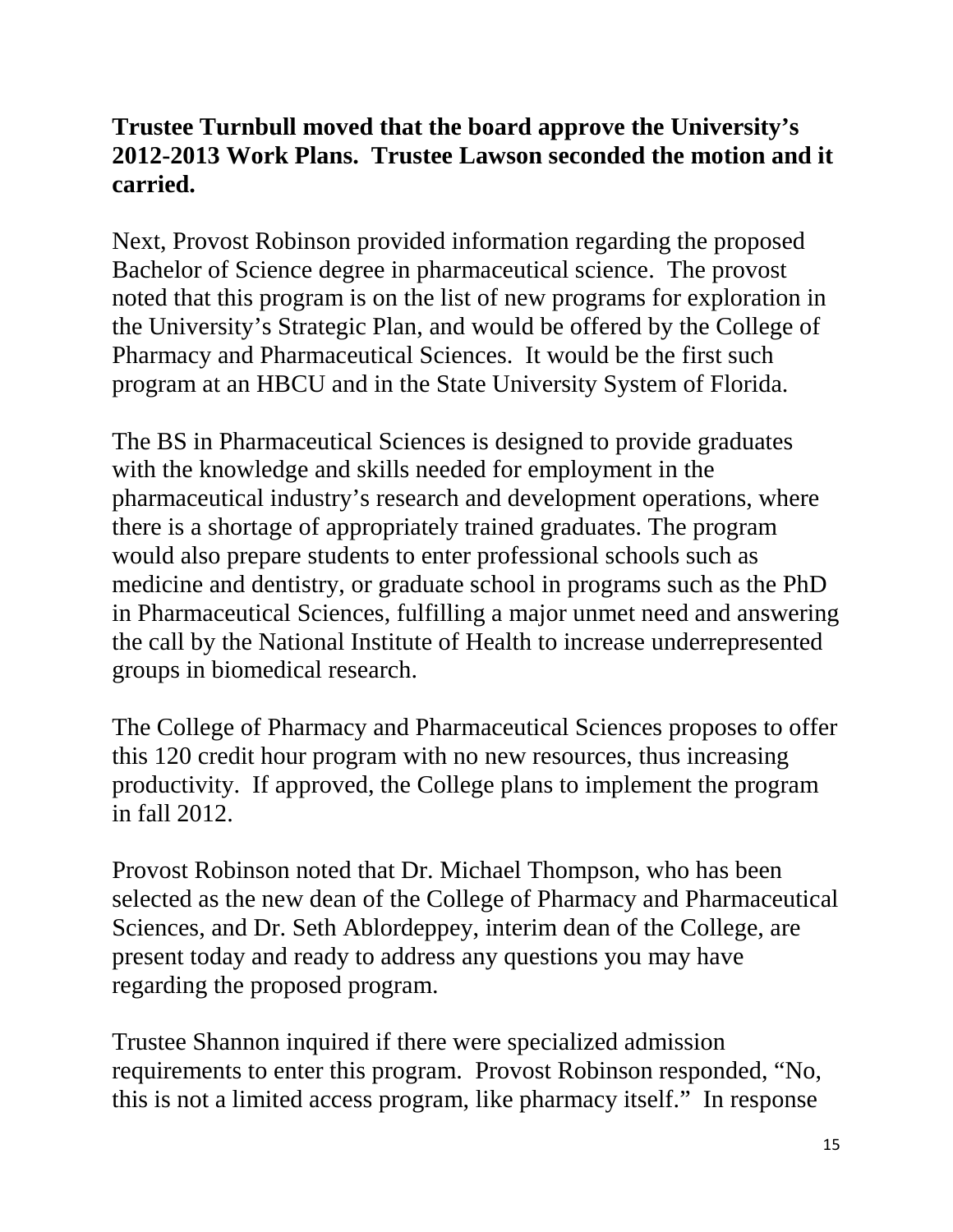to her follow-up question, the provost noted that this program is designed to work with students that aspire to enter the Pham D. program and "weren't quite successful." There was much discussion to ensure that students are aware of their employment options if they pursue this degree versus the Pharm. D. Further, it was noted that students with this degree are not eligible to take the licensure exam.

## **Trustee Turnbull moved that the board approve the new BS degree program in Pharmaceutical Sciences. Trustee Shannon seconded the motion and it carried.**

Trustee Turnbull noted the final item for consideration involved the FAMU BOT Policy 2005-14, Financial Conflicts of Interest Governing Research. She recognized Dr. Ken Redda, Vice President for Research, to present this information.

Vice President Redda noted that the proposed revision to the University's policy "Financial Conflicts of Interest Governing Research" promotes objectivity in research by establishing standards that provide a reasonable expectation that the design, conduct, and reporting of research funded under NIH grants or cooperative agreements will be free from bias resulting from investigator financial conflicts of interests.

The revisions of this policy consist of the following changes:

- Inclusion of the term "financial" in the title of the policy;
- Expansion of the policy statement and definition section;
- Requiring submission of the "Statement of Financial" Interests Form" to the Division of Audit and Compliance;
- Changing reporting thresholds from \$10,000 to \$5,000
- Establishing a process regarding untimely identification of significant financial interests;
- Providing public access to conflict of interest information;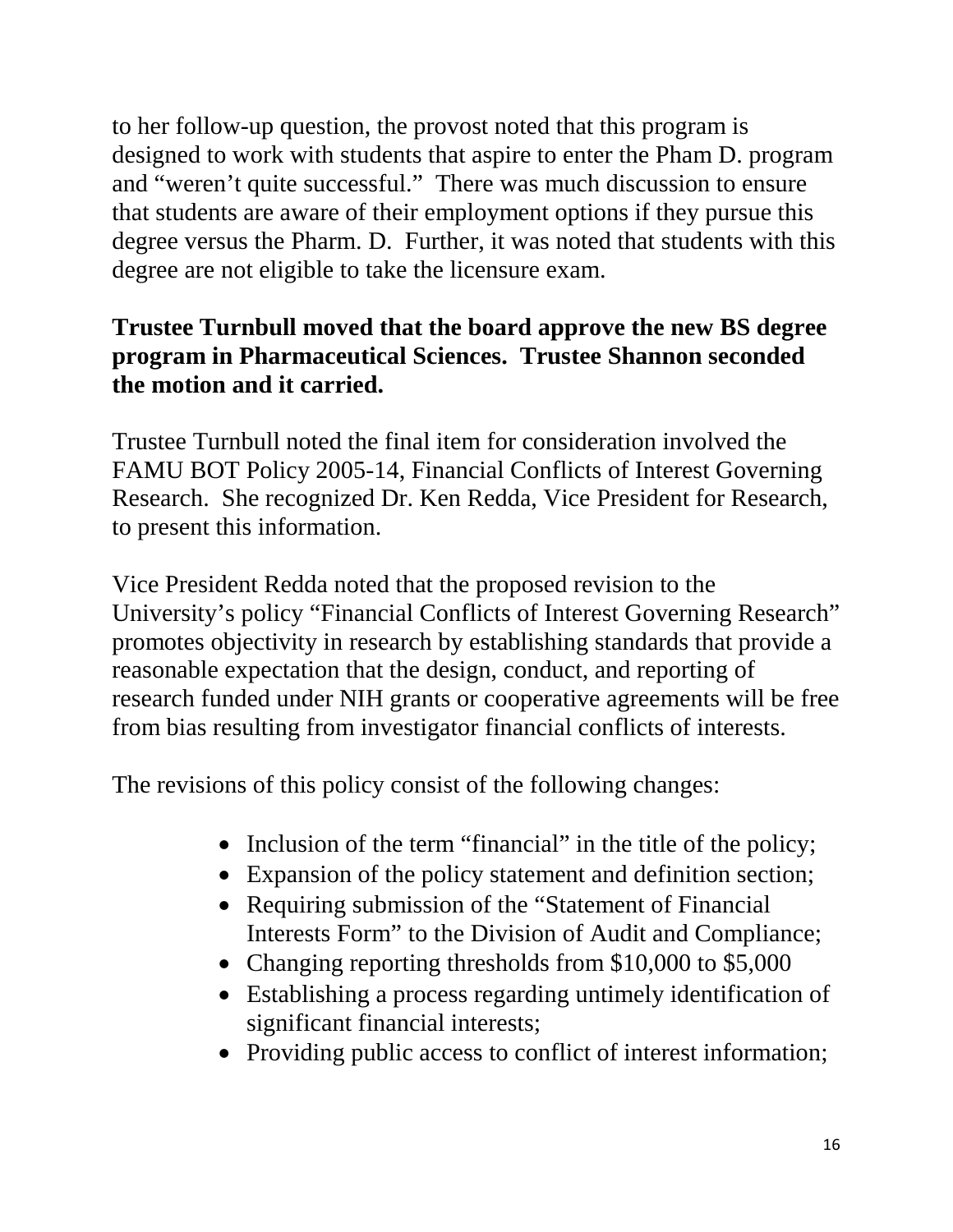- Requiring retrospective review in cases of non-compliance; and
- Mandatory training for investigators engaging in research related to any contract or grant.

Trustee Turnbull moved approval of the revisions to FAMU Policy 2005-14, Financial Conflicts of Interest Governing Research. Trustee Jennings seconded the motion and it carried.

# **PUBLIC COMMENTS**

Chairman Badger announced that he received a written request from former President Castell Bryant to speak at the meeting. "Madame President welcome back and the board will hear from you at this time for three (3) minutes." Dr. Bryant provided a handout which was distributed to the members of the board. She expressed her dismay regarding "a statement on page 8 of the spring 2012 edition of the A&M Magazine." She noted that,

No administrative or financial problems and a call to select a permanent president had anything to do with my resignation. So today, I respectfully request that the presentation that I have prepared become an official part of the minutes of this meeting. It will help, in my opinion, to be sure that the history of this University is not distorted.

Chairman Badger thanked Dr. Bryant for her comments. He asked for other public comments and noted that each speak had two (2) minutes. Other speakers included:

- Mr. Victor Gaines: Alumni Band Association will assist in rebranding the Marching 100 and the University.
- Mr. Travis Roberts: Clarification regarding permissible performances by what music students in the Marching 100.
- Mr. Brandon Cunningham: Disagree with decision to exclude any ensemble members of the Marching 100 from performing.